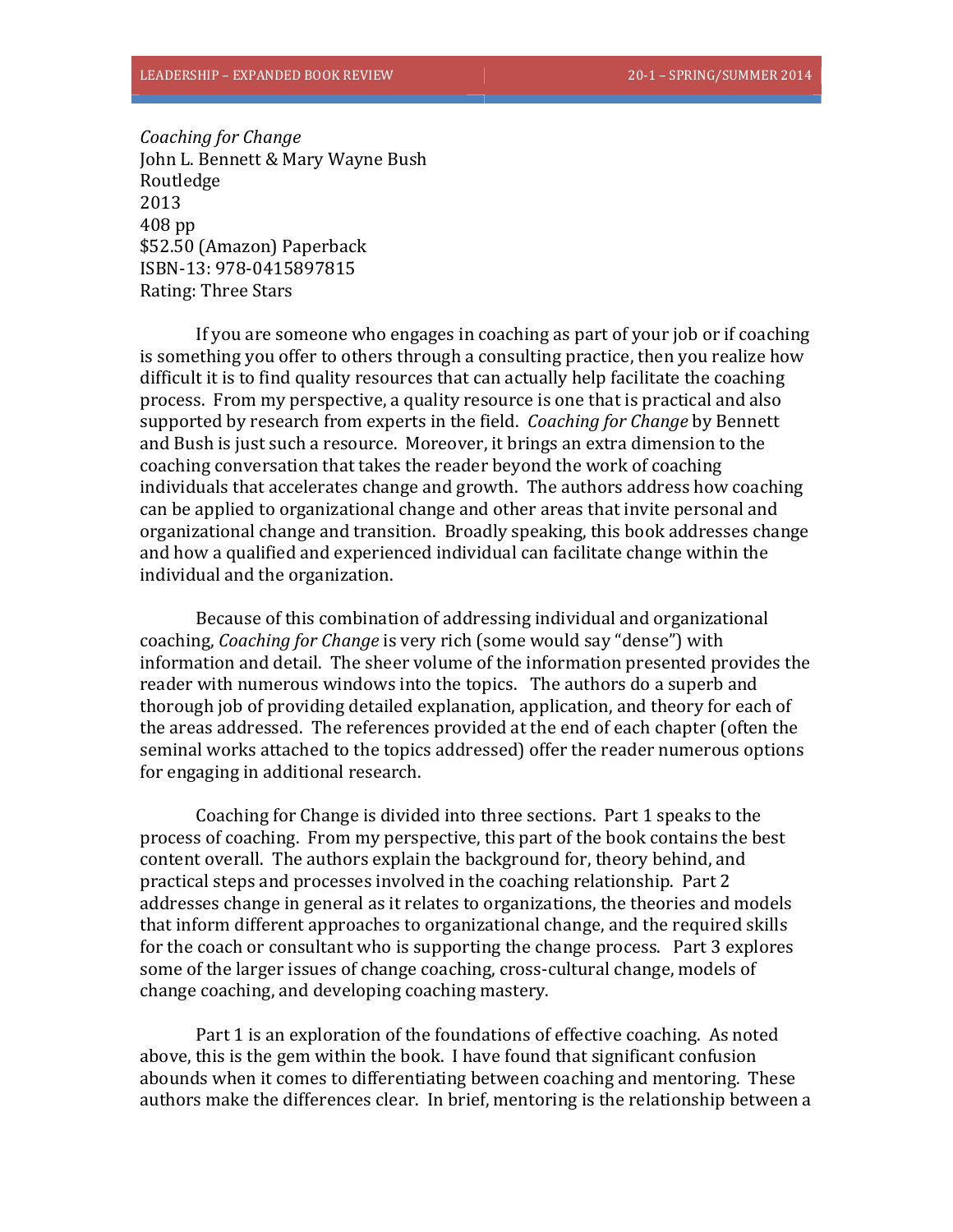mentor and protégé where wisdom, insight, experience, networking, and opportunities are brought to bear on behalf of the younger, more inexperienced protégé. Coaching includes skill building, competence development, performance improvement, personal development, and professional development.

But coaching for change is communicated in a much larger context in this book. Broadly speaking, this type of coaching involves three levels of change. First, coaching for change seeks to increase effectiveness and efficiency in people and organizational processes. This means taking the talent that already exists and making it sharper, leaner, and crisper. Second, coaching for change seeks to augment existing competencies by adding to the depth and breadth through the addition of new tools and expertise. Finally, coaching for change aims to bring transformation where that is needed. This would be expressed in the individual who is seeking a career change or an organization that is seeking to launch a new product line. In their attempt to answer the question, "What is coaching?" the authors provide substantial research that explains and supports the vast array of resources available to anyone who is seeking to engage in coaching people, processes, or organizations.

Chapters 3 and 4 in Part 1 provide the theoretical framework that allows the reader to understand the discipline(s) from which coaching emerges. Of particular interest is the author's exploration of the disciplines that inform the work of coaching itself found in Chapter 3. This section is fabulous because it explores the liberal arts and social and behavior sciences explanation of coaching in very clear and concise language (pp. 40-52). For example, coaching is informed not only by psychology and sociology but also by spirituality, philosophy, human development, communication, and health and wellness fields of research. This creates a model that views coaching as addressing the different dimensions of the person within a variety of contexts and taking place within a number of relational situations.

Chapter 4 provides an excellent treatment of the coaching process or the question of "How do I begin and sustain an actual coaching relationship?" The author's coaching model includes the building blocks of a formal (standard) coaching process (entry phase, contracting phase, assessment and data collection, development planning, embedded coaching phases, development of the change, and the concluding phase). For anyone looking for a structure or model they can follow to begin a coaching practice, look no further than this wonderful and clear explanation. The authors also provide a specific model for change coaching (pp. 68– 75). 

The centerpiece for this book as it relates to the skill sets needed for coaching is found in Chapter 5 which explores the competencies needed for effective coaching. The authors identify six primary skills needed for coaching  $(pp. 86-115)$ . This includes effective listening that accelerates learning, asking the right type of questions at the right time, reframing issues, providing important feedback that is helpful and actionable, offering insight, and building support. As one who has had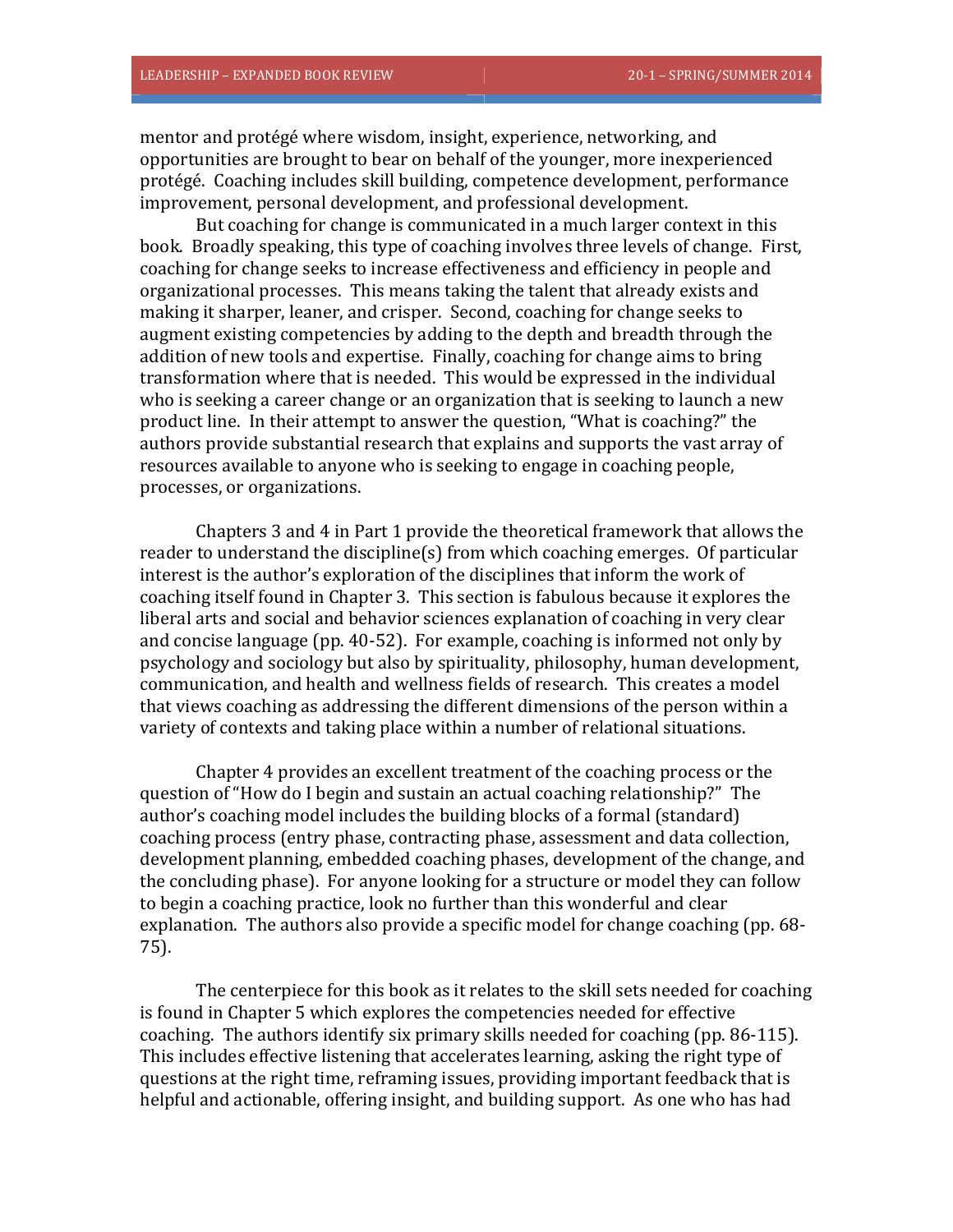the opportunity to coach over a number of years, the information provided by Bennett and Bush on these essential coaching skills is consistent with my experience. 

Part 2 begins a transition where the authors move away from focusing on the individual to focusing on change as it relates to organizations. I found this section to be helpful if not a bit redundant. With the abundance of information already available on organizational change and how best to manage that change, the authors do not provide any new information on the subject. They do, however, provide a rich and concise compilation (or a mini meta analysis) of issues, questions, and challenges around the work of organizational change. Chapter 6 is the cornerstone of this conversation.

The authors use Chapter 7 to begin unpacking change theories and models. Again, this information is not new but yet helpful in the way it is tightly organized and presented to the reader. Coaches to organizations, the authors argue, must be familiar with how to understand and approach organizational change. While theory can be intimidating to some, Bennett and Bush do a good job of offering the reader a panorama of theories that can be helpful to any change process where a measure of coaching is involved. Lewin's "Planned Change" approach, Cooperrider's "Appreciative Inquiry" approach, and Kotter's "eight-step change leadership model" approach are just a few of the change theories and approaches that are briefly explored in the this section. The authors conclude this chapter with a very helpful and clear description of mainline process improvement approaches such as Six Sigma, DMAIC, and ADKAR (awareness, desire, knowledge, ability, and reinforcement). 

Part 3 is a helpful section on an integrated approach to coaching. The authors reach back in earlier chapters in the book and begin to build models and address specific issues around coaching. In Chapter 9, a model on the change coaching process (for organizations) is presented that is practical and clear. The 9stage approach is designed to be used as a template for a coach (consultant) to enter into an organizational system, impact the system (both people and processes), ensure sustainable change, and to then exit the system. The majority of Chapter 9 dives into some measure of depth on each stage of this 9-stage model.

The final five chapters in Part 3 speak to more specific areas of coaching and change such as dealing with cross-cultural issues, ethical considerations, measuring impact, and building coaching mastery. The book concludes with appendices, a glossary of terms, and an index.

In summary, I recommend this book as a type of "soup-to-nuts" compilation of rich conversation that deals with the role of a coach and the process of coaching individuals and organizations seeking empowering and necessary change. Though loaded with theory and supported by good research, this book provides valuable information for the person seeking to learn the fundamentals of coaching, to